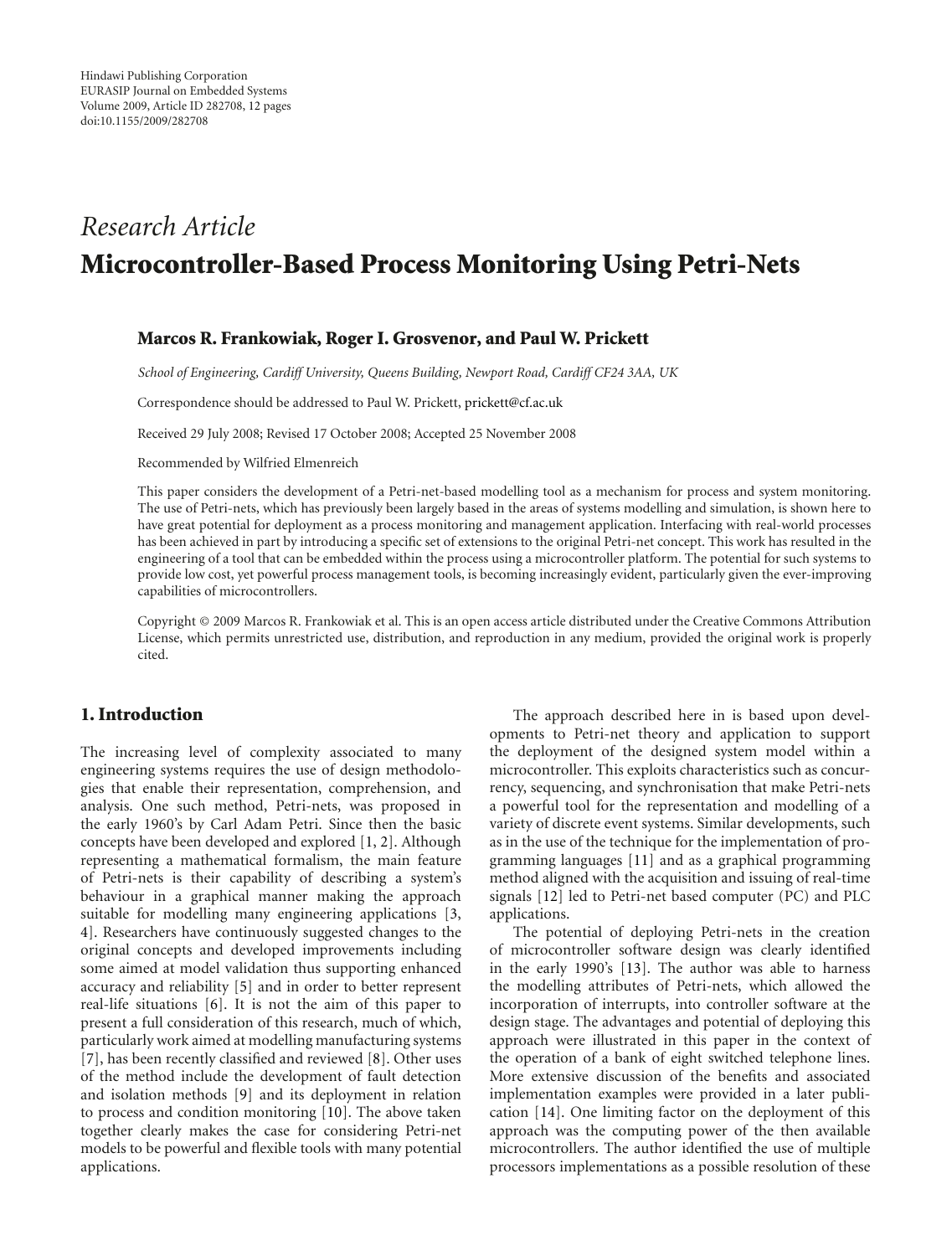limitations. He also suggested ways of designing the software to overcome problems arising due to limitations of the available microcontroller memory. It is with the deployment of Petri-nets within into the much more powerful present day microcontroller platforms that the research undertaken within the Intelligent Process Monitoring and Management (IPMM) Centre has been focussed [15]. The added computational power and enhanced communication facilities thus made available have allowed for the utilisation of more complicated Petri-net models that can obtain their interruptrelated information from a wider range of sources. The work follows the development of a Petri-net-based machine tool monitoring and management system [16], and is based upon the increasing capabilities of microcontrollers to perform data acquisition and analysis functions [17, 18] which have supported machine tool-related applications [19, 20].

#### **2. Petri-Net Representation**

A Petri-net is a representation of a system or process in the form of a graphical model, intended to either explain or formally document the subject, often for human interpretation. Formally a Petri-net structure "*C*" may be taken to comprise of a finite set of places "*P*" and a finite set of transitions "*T*." Places equate to a representation of a system state, transitions represent the events occurring in the process execution. The sets of places *P* and transitions *T* are disjoint, as defined by

$$
P \cap T = 0,\tag{1}
$$

where  $P(p_1, p_2, \ldots, p_n)$  is a finite set of places,  $n \geq 0$  and  $T(t_1, t_2, \ldots, t_k)$  is a finite set of transitions,  $k \geq 0$ .

The relationship between places and transitions may be defined in terms of input "*I*" and output "*O*" functions. Peterson [1] described  $I(t_i)$  as a mapping of the input places of a transition  $t_i$ , while  $O(t_i)$  maps the output places of a transition *tj.* The relationship between places and transitions, in terms of input and output functions, can be described as follows:

$$
p_i
$$
 is an input place of  $t_j$ , if  $p_i \in I(t_j)$ ,  
\n $p_i$  is an output place of  $t_j$ , if  $p_i \in O(t_j)$ . (2)

To support the approach developed later in this work, an extension of these relationships is assumed:

*t<sub>j</sub>* is an input transition of *p<sub>i</sub>*, if *t<sub>j</sub>* 
$$
\in
$$
 *I*(*p<sub>i</sub>*),  
*t<sub>j</sub>* is an output transition of *p<sub>i</sub>*, if *t<sub>j</sub>*  $\in$  O(*p<sub>i</sub>*), (3)

These relationships allow the definition of the Petri-net structure *C* in the form of the four tuple;  $C = (P, T, I, O)$ . The Petri-net represents a system in terms of a sequence of events and states; the firing of transitions modifies such states. To enable the execution of these transitions primitive elements know as tokens are introduced. By adding (generating) and removing (destroying) tokens within places the enabling of transitions is achieved. The dynamic of the net structure, and of the system or process being modelled, may thus be enabled by the generation of tokens following

specified events and the distribution of such tokens in places. This is known as the Petri-net mapping and is defined by the marking vector "*μ.*" The marking vector and the set of places are closely related; the marking "*M*" of a Petri-net can be described as  $M = (P, T, I, O, \mu)$ . The initial marking vector is described as  $\mu^0$  and represents the very first marking map of the system. The execution of a Petri-net can then be defined in terms of a sequence of firing transitions  $(t_{i0}, t_{i1}, t_{i2}, \ldots)$ and a sequence of marking vectors  $(\mu^0, \mu^1, \mu^2, \ldots)$ .

Given the initial  $\mu^0$  and the sequence of transitions that represent the Petri-net execution, it is possible to determine the sequence of marking vectors. Similarly, given the marking sequence, it is possible to establish the sequence of transitions of the Petri-net execution. The capability of reaching a marking  $\mu^k$  from a previous marking by means of a sequence of firing transitions is defined as "reachability" and represents a useful property for the analysis of Petrinet models. This relationship can be used to determine the firing sequence vector, since the marking vector is known. Although the main strength of Petri-nets is graphical representation, this sort of mathematical formalism becomes important to support analysis methods to validate a model. Since graphical representations provide a more accessible and easier to understand model of systems, most Petri-net modelling procedures are illustrated using a Petri-net graph. The equivalence between the structure outlined above and a graph is presented in Figure 1.

This graphical representation of the Petri-net as a bipartite directed multigraph depicts the sets of places *P*, transitions *T*, and a representation of the input and output functions in the form of a number of arcs "*A*." These arcs represent the relation between the places and transitions;  $A =$  $(a_1, a_2, a_3, \ldots)$ . A token, which is represented as a dot within a place in the graphical interpretation, resides in a place and illustrates the current state of the system at any given time; the assignment of tokens to places is the "marking" of the net. Thus, by adding tokens, the ability to execute the Petrinet is achieved. As events are represented by transitions in the Petri-net, the execution of the event occurs when the correct number of tokens has been assigned to the places of the transition's input function. Events are executed by the firing of transitions, whereby the tokens from the input places are removed and token(s) are assigned to each of the output place(s) of the transition. This can only be achieved if the transition is enabled, whereby for each input place *p* of transition *t* a marking of at least the weight of the arc from *p* to *t* is satisfied.

*2.1. IPMM Extensions of Petri-Nets.* Over several years, IPMM researchers have developed Petri-nets to introduce a revised management technique for the progression of tokens through the entire model, which can include multiple individual nets. The IPMM strategy was motivated by the need for process modelling in machine tool condition monitoring [16]. In this modified approach, tokens move top-down through the net, originating at a token generator "*G*" and being disposed of in a token bin "*B*" at the bottom. The token generator facilitates interactions with processes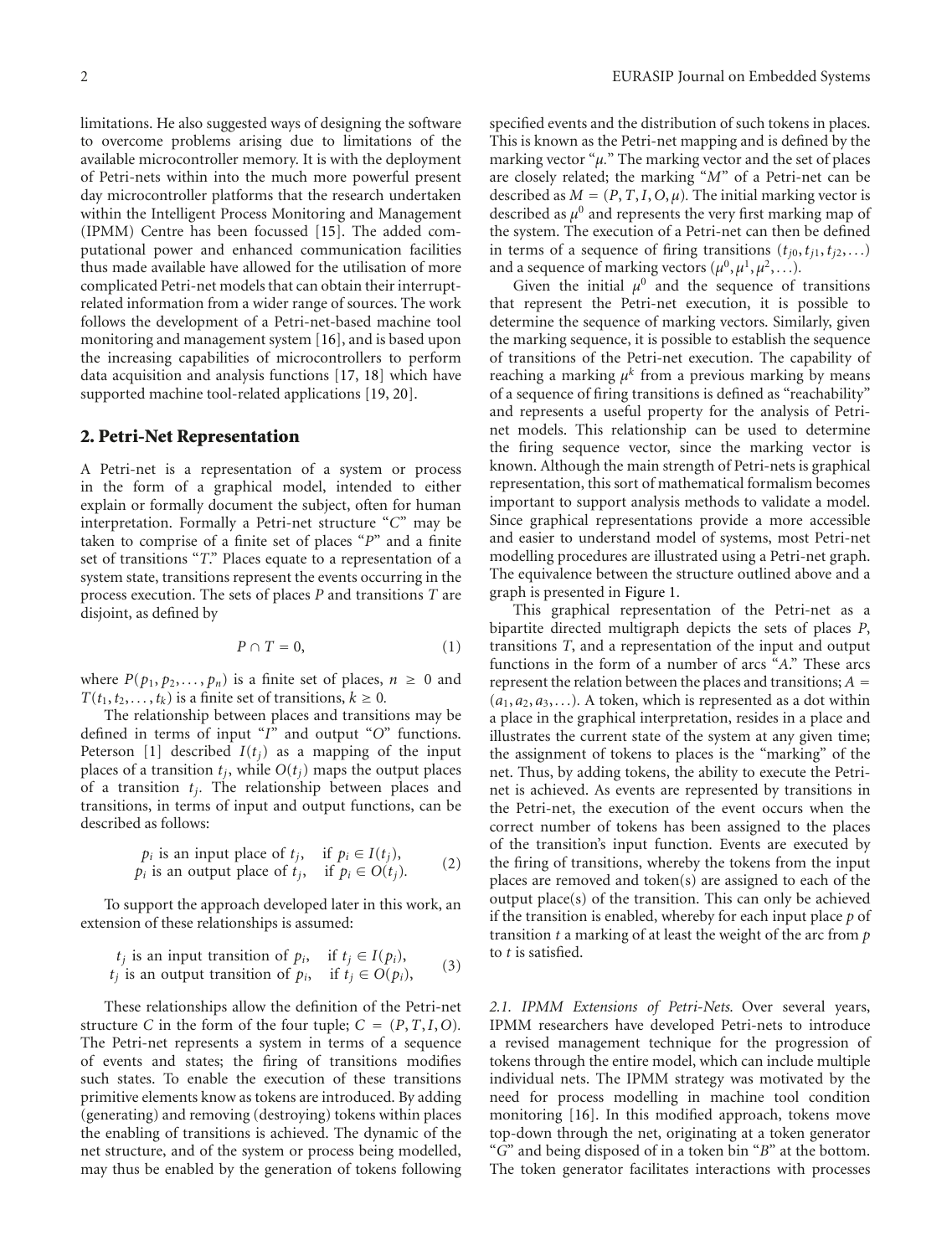

Figure 1: Graphical and textual representations of Petri-nets.

and events outside the definition of the net, which is intended to equate to events prior to the process under observation. Likewise, the token bin represents the end of the process. By definition there is one token generator for each net but there may be one or more token bins.

By defining the token generator and bin, IPMM modelled nets facilitate a degree of process encapsulation that allows for their existence as part of a larger process without the need to explicitly state the full process definition. The system interpreter needs only to understand that a token will be introduced to the system at the generator and leave at the bin. This ensures an explicit and obvious path through all modelled nets to manage overall net execution. In particular, the requirement for all net paths to terminate at a token bin ensures that modelled processes have a well-defined finish point, and as they can be counted at entry and exit of the net, tokens are less likely to become unnoticeably stalled within the net.

Graphical Petri-net models, as with state diagrams and flow charts, quickly become large in size which can cause significant problems in their comprehension. IPMM nets implement a modular approach by decomposing the overall net into a series of subnets, linked by a control-net. Formally, every IPMM Petri-net modelled system has a single controlnet, together with zero or more subnets. The use of subnets is another important concept where in a system can be divided into specific parts, easing the modelling task and improving the potential for analysis. By employing such notation, a set of elements of the Petri-net might be abstracted to a single element to simplify the main net representation. A complicated system based on several hierarchical levels can be represented by nested subnets.

Dividing a process into a series of subprocesses improves both development and comprehension ease without introducing a significant processing overhead. This follows a well-established practice in most nontrivial programming languages of implementing subroutines or subprocedures to perform a task before returning to the main execution of the program. Where the process defined in a subnet is called by different parts of the control-net, a saving of development time and a reducing in the potential for error is experienced. For example, in typical practical applications the execution of an emergency stop procedure could be called from any point of the process. Without subnets this would require either multiple definitions within the net, or a more complicated process definition to ensure it was reachable from every transition. The subnetting allows for a simple call to the subnet in the event of an emergency stop, promoting simplicity, procedure reuse and the inherent verification benefits associated with net standardisation.

Enhancements have also been made to the traditional transition to incorporate a series of both digital and analogue inputs from the modelled process. These are typically induced Boolean variables (direct digital states from switches or conditional range analysis from analogue inputs), which can also be negated to provide additional functionality. Input signals can thus be considered as external sensory or process information entering the model. In practical terms, this could include switches, gauges or, other type of sensors. For simplicity in definition, it is assumed the output value is discrete and easily measurable, and that the number of potential signals is limited to a few values per transition. This process is made possible and practical by the use of a microcontroller to continuously acquire and analyse appropriately conditioned signals and to make decisions regarding thresholds, and so forth. as described later in this paper. The addition of inputs to the basic transitions changes the way in which transitions fire. In addition to each input place of the transition needing to have the prescribed number of tokens as previously outlined, the input signal requirements also need to be satisfied.

From the above it can be stated that Petri-nets can support a modelling method that has mathematical formalism. Up to this point their main strength has been in providing graphical representations. One of the characteristics of the method is the capability of modelling systems as sequences of discrete events and states. To enable the method to better function as a management and monitoring tool for real-life systems the implementation of microcontroller-based nets described below was enacted.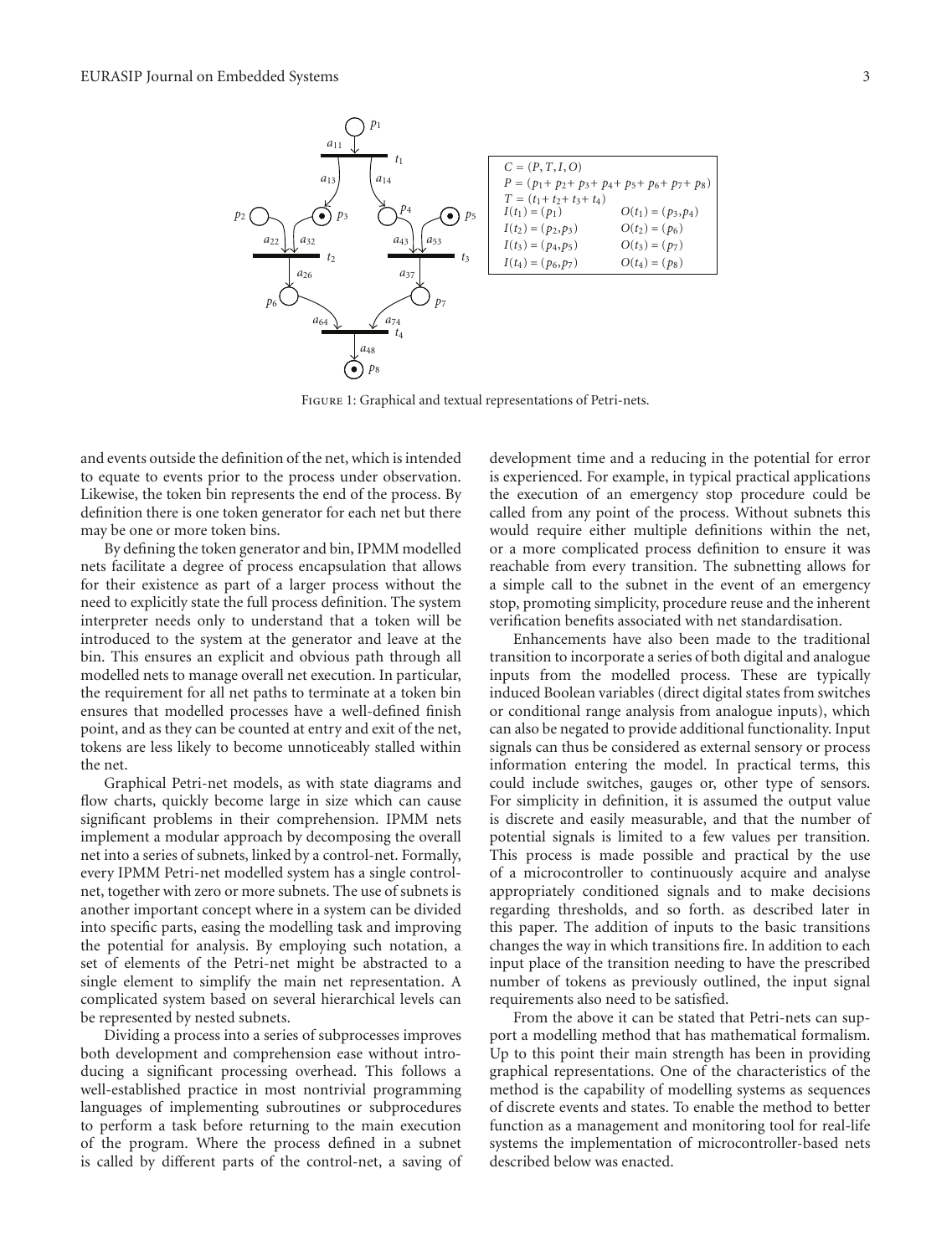To deploy this method for system or process monitoring each place in a net must be taken as being representative of the process state being monitored. Assuming that is a finite number of input signals "*k*," there will be a set of input conditions, "*X*" defined by  $X = (x_1, x_2, x_3, \dots, x_k)$  that represent the conditions required to enable the entire set of Petri-net transitions. Given that the entire set of places of the Petri-net are defined as previously by  $P(p_1, p_2, p_3, \ldots, p_m)$ , then, the firing event of a transition  $t_i$  is controlled by two functions:

$$
S(t_j) = f(x_{j1}, x_{j2},..., x_{jw}), \quad w \ge 0, w \le k,
$$
  
 
$$
Q(t_j) = f\{I(t_j), \mu\},
$$
 (4)

where  $I(t_i)$  is the input function of the transition  $t_i$  and  $\mu$  is the Petri-net marking vector outlined in the previous section. The function *S* represents the logical relation of all the input signal conditions associated to a specific transition and can only assume 0 (false) or 1(true). Thus,

$$
S(t_j) = x_{j1} \bullet x_{j2} \bullet x_{j3} \bullet \cdots \bullet x_{jw}.
$$
 (5)

Each  $x_i$  represents a condition of a specific input signal in the domain of the specific transition. Therefore,  $x_i$  will also assume the logic representation 0 or 1. Considering a transition  $t_j$ , which requires an input signal condition  $x_{if}$  to be satisfied, then  $x_{if}$  can be described as

$$
x_{jf} = f(y_i, c_{ji}), \qquad (6)
$$

where  $y_i$  is a specific input signal of the entire set  $Y(y_1, y_2, \ldots, y_i, \ldots, y_z)$  of the monitored process signals and *cji* is the desired status of this signal in the domain of transition *tj.* Therefore,

*xj f* = 0 if the status of *yi* =*/ cji*, *xj f* <sup>=</sup> 1 if the status of *yi* <sup>=</sup> *cji.* (7)

Consequently,

$$
S(tj) = 1 \quad \text{if all } xjf = 1,
$$
  
 
$$
S(tj) = 0 \quad \text{if any } xjf = 0.
$$
 (8)

The second condition required to enable a transition  $t_i$ is represented by  $Q(t_i)$ . This is restricted to two options, enabled or not enabled. Hence, the function can also be considered as assuming two logic states: 0 and 1. This results in the following relationships, considering an existing marking *μ*:

$$
Q(t_j) = 1 \quad \text{if } \mu \text{ satisfies } I(t_j) \text{ so that } t_j \text{ is enabled,}
$$
\n
$$
Q(t_j) = 0 \quad \text{if } \mu \text{ does not satisfy } I(t_j) \text{ in order to enable } t_j. \tag{9}
$$

Either  $S(t_j)$  and  $Q(t_j)$  can prevent  $t_j$  from being fired, however both are required to be true in order to enable *tj.* This can be expressed as

$$
S(t_j) \bullet Q(t_j) = 0, \quad \text{then } t_j \text{ is not enabled,}
$$
  

$$
S(t_j) \bullet Q(t_j) = 1, \quad \text{then } t_j \text{ is enabled.}
$$
 (10)

Finally, it can be concluded that

$$
\mu^{k} = \mu^{k-1} + O(t_j) - I(t_j), \quad \text{if } S(t_j) = 1. \tag{11}
$$

It becomes clear that the marking of the Petri-net will depend only on its representation in terms of places and transitions, the relationship between them and the initial marking  $\mu^0$ . A new marking within the Petri-net is only possible if all the required conditions are present together. This makes process monitoring possible by keeping records of the process marking and taking into account the process signals and their required status within the domain of each specific transition of the Petri-net that models the process.

The structures arising from the approach proposed by this research were classified as dynamic and static. Those that change their status during the execution of the Petri-net (i.e., places) were said to be dynamic. Petri-net transitions were considered as static structures. This is because within this approach the transitions define the process as a fixed sequence of events that do not change. Such classification becomes important for the implementation of the approach based on a microcontroller. Static elements can use the program memory, avoiding the use of the data memory, a valuable and limited resource in a microcontroller. This goes some way towards overcoming memory related limitations that may have restricted the deployment of similar approaches [13].

#### **4. The Modelling Elements**

In order to enable a process to be modelled as a sequence of events and states, the approach considers the two main elements: transitions and places. Each is provided with specific functionality to allow them to better represent particular modelling requirements. Transitions were defined as a structure that contains the information about the conditions that characterise the specific process event and the process states that will have their status changed following the process event. The characterisation of the process events as transitions effectively enabled the establishment of a Petrinet "skeleton." A collection of static structures can thus be used to describe the process Petri-net in terms of such events. These structures can be made to be autodescriptive to allow a totally independent execution. In considering the representation of these structures there was a need to provide in their description the identification, preconditions (inputs) and postconditions (outputs). To facilitate this approach the following transition structures were defined.

*4.1. Ordinary Transitions.* These are the basic modelling elements. They must have at least one Petri-net place and one or more digital signal(s) from the process as input conditions. When all the required input conditions are present the transition is fired. This removes tokens from the input places and adds tokens to the output places, thus establishing a new marking vector within the model. They were called "ordinary transitions" due to the fact that they represent the basic structure required in the modelling process. Figure 2 presents this structure diagram. The first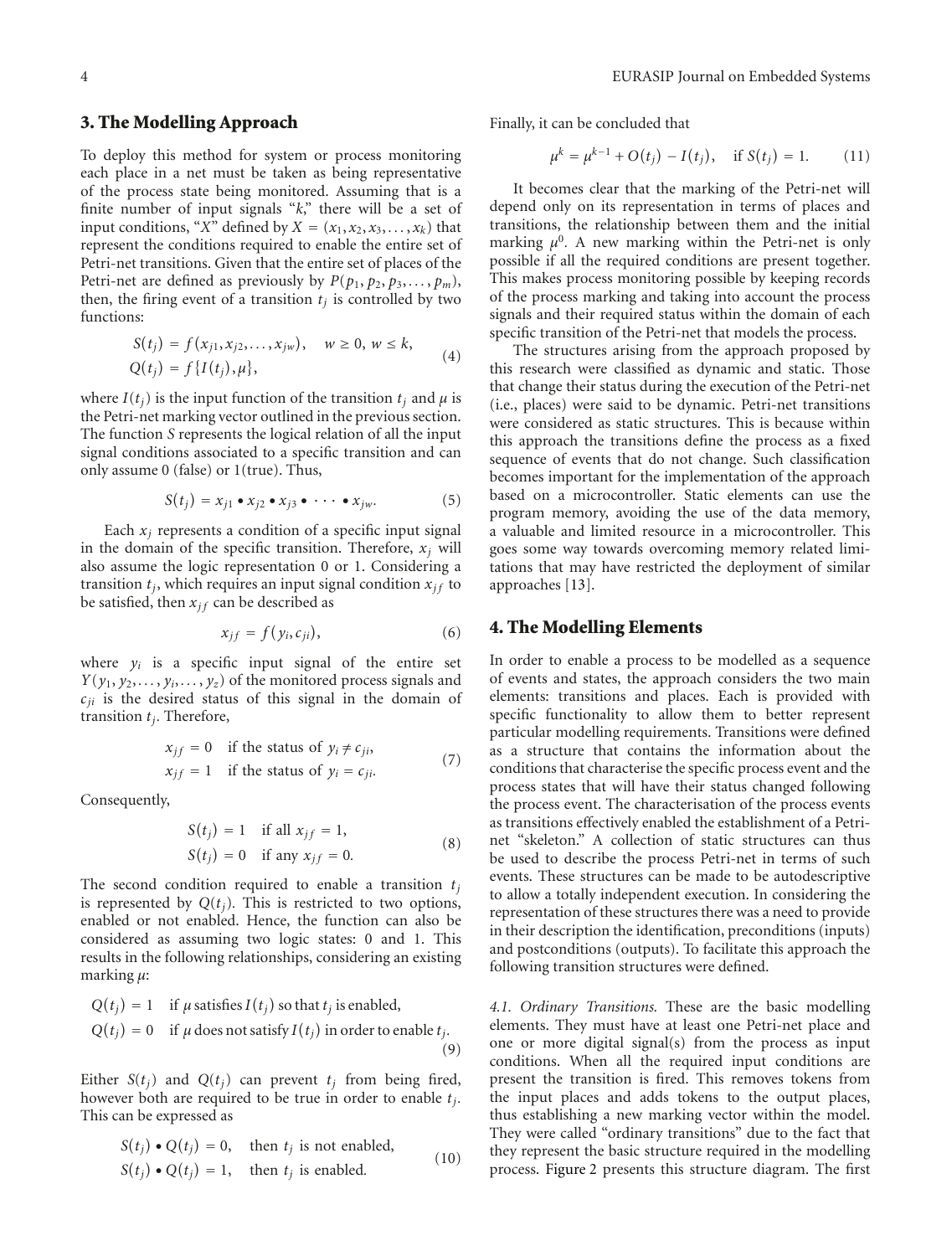

Figure 2: Ordinary transition data structure.

field in the structure is the transition identification, which is numerically represented  $(1, 2, 3, \ldots, n)$ . The second field provides specific information about the transition. Flags within this field tell the system what sort of transition it is. There is also a flag to indicate whether the firing of the transition should become a public event (i.e., is associated with the transmission of a message), or if it is only of interest within this Petri-net, to update the process marking. These two initial fields (Transition ID and Status) are common to all transition structures.

Ordinary transitions can only handle digital input signals. The following 6 ( $3 \times 2$ ) alternate fields in the structure provide information regarding these signals and their required status to enable the specific transition. The signal mask reserves 1 bit position for each signal (0 to 7). A bit level 1 at a specific position indicates that this signal must be taken into consideration at the given transition. The signal polarity field indicates the required signal status (0 or 1), that is, the input to the transition required to be logically true or false, and is aligned with the respective bit position in the signal mask field. For simplified implementation, the polarity assigned in the field must be inverted, meaning that it is expressed as 0 when the signal is required to be logically true. The existence of 3 groups of such field pairs indicates the ability of a transition to handle up to 24 digital inputs. This clearly indicates how the advances made in microcontroller capabilities can support the enactment of more complicated Petri-net models and hence support the deployment of these monitoring tools in more challenging applications. For implementation purposes, for those signals

that are of no relevance to the particular transition, the corresponding bit position polarity was assigned as 1. This provided a simpler way to test an entire set of 8 inputs simultaneously, rather than individually.

Continuing with the structure definition in Figure 2, the next field is the input subnet (input subnet ID). By definition, if this field is assigned as zero, no subnet input is linked to the transition; otherwise, the appropriate subnet ID code is identified. The collection of input places is the next information in the ordinary transition structure. The input place ID identifies the Petri-net place that is assigned as an input condition of the transition. The number of tokens indicates the "multiplicity" of the arc linking the input place to the transition (a condition becomes true if the assigned number of tokens is found in the place). An ordinary transition may have several input places, each one with its individual multiplicity mark (limited to 255). An "end of input places" field indicates that there are no more input places to be considered in the domain of the specific transition.

Similarly, the next collection of fields within the structure is associated with output places. The output place ID identifies the Petri-net place that should be updated due to the transition firing. The number of tokens represents the multiplicity of the arc linking the transition to the output place, thus indicating the number of tokens the place should receive. The "end of output places" is the mark indicating that there are no more output places linked. The output subnet field identifies, if appropriate, the subnet element requiring notification of the specific transition firing. A value 0 in the output subnet ID field indicates that there is no such a requirement. The way in which the subnet ID is made public is a matter of system implementation. However, considering the nature of such feature and its purpose, a message broadcast method was adopted, allowing other Petri-nets to decide whether or not to make use of the information. Such a method is common in the implementation of distributed systems, provided with local processing capabilities. The final field of an ordinary transition structure is the end mark "end of structure," meaning that there are no more fields in this transition. This field is mandatory in all the transition structures used in this Petri-net approach.

*4.2. Analogue Transitions.* Analogue transitions were defined to allow the use of analogue signals, together with Petrinet places, as input conditions. Typically, the level of the analogue signal is compared against a predefined threshold or value. This type of transition was developed to support a hybrid digital-analogue monitoring approach. Aside from handling analogue inputs they act in the same way as ordinary transitions. A method that considers two parameters was proposed, in order to characterise such an event. The first of such parameters would represent a threshold and the second an analysis condition. In this way, it becomes possible for the signal being monitored to be acquired and analysed in real time by the microcontroller. Condition-based decisions relating to the enactment of the analogue transition, such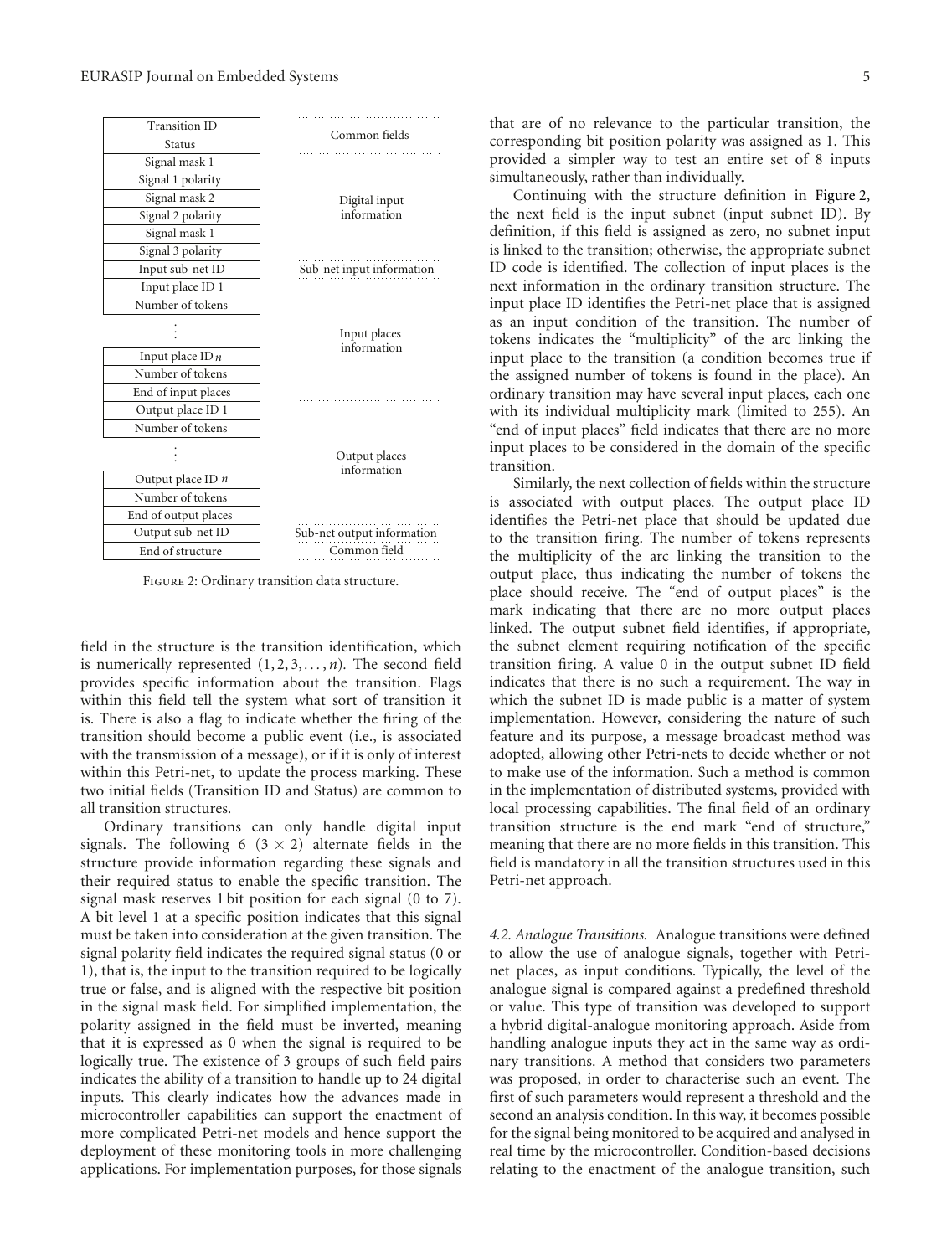

Figure 3: Analogue transition data structure.

as  $(\langle, \rangle, =)$ , can be made. Importantly it becomes possible capture any data that pertains to faulty enactments for subsequent communication and analysis using the developed IPMM architecture, as outlined in Section 5 below. Recent evolutions in microprocessor technology mean that the nature of the data acquisition and signal processing functions now available can support increasingly sophisticated decision-making tools. Current IPMM work is focussed on frequency and time-based approaches [20, 21]. The results arising from these methods can be incorporated into the monitoring function via analogue transitions. Figure 3 illustrates the data structure of an analogue transition.

The transition ID and status fields follow exactly the same description provided for the similarly named fields in the ordinary transition structure. The condition field is the identification of the comparison method requested. Further implementation details are summarised in Table 1.

The source ID identifies which specific process analogue source should be measured, in order to determine the firing condition. The analogue transition allows only one analogue source as input condition. The next two fields, the threshold most significant byte (MSB) and least significant byte (LSB) of the data structure need to be combined to produce the threshold value required in the comparison test. All the following remaining fields, from "input place ID" to "end of structure," have exactly the same meaning and representation described for the ordinary transition structure. Although linkage to an output subnet field was permitted by the structure, the equivalent input field (input subnet ID) was not considered to be necessary.

*4.3. Delay and Output Transitions.* Although original Petrinet theory considered that transitions were instantaneous events, the use of the method to model real applications showed the necessity to represent events that take time to

| <b>Transition ID</b> | Common fields       |  |
|----------------------|---------------------|--|
| <b>Status</b>        |                     |  |
| Parameter MSB        | Delay information   |  |
| Parameter LSB        |                     |  |
| Input place ID       | Linked input place  |  |
| Output place ID      | Linked output place |  |
| End of structure     | Common field        |  |

Figure 4: Delay transition data structure.

| <b>Transition ID</b> | Common fields      |  |
|----------------------|--------------------|--|
| <b>Status</b>        |                    |  |
| Input place ID       | Linked input place |  |
| End of structure     | Common field       |  |
|                      |                    |  |

Figure 5: Output transition data structure.

execute; when attempting to monitor a process through its signals, there might be occasions where some sort of flexibility would be required. For example, the switching action of an electrical signal can introduce noise that may induce the misinterpretations of the signal's levels. Therefore, this modelling approach has provided a structure that enables the insertion of a time delay, named a "delay transition." Figure 4 defines the delay transition data structure used.

The structure considers only one input and one output place. The firing is enabled by the existence of a single token in the input place, that is, it has arcs that do not support multiplicity. The two first fields in the structure are as previously defined (for ordinary and analogue transitions). The same applies to the last field (end of structure). The input place represents the unique condition required to enable the transition to fire. The output place field indicates which of the Petri-net places should receive a single token when the transition is fired. The delay value is specified via two-field parameters (parameters MSB and LSB). Together, these define the time delay in milliseconds (ms). Immediately after being enabled, the token of the input place is removed. After the delay expressed in the parameter field is elapsed the transition is fired and the output place updated.

The final structure defined was required to enable the monitoring hardware to issue local (hardware) alarms, following a modelled event. Such an element was defined as an "output transition" and its data structure is shown in Figure 5. In this simple structure definition the common fields apply as before; an output transition is enabled by only one input place (input place ID), which requires a single token. Although resulting in a token being removed from the input place, there is no output place to be updated. In line with formal Petri-net theory, it could be assumed that an output transition, when fired, sends a token to a subnet represented by the monitoring hardware/software implementation. The resulting action of such an event is then a matter of system implementation (hardware and software).

*4.4. Places.* In this modelling approach, the actual condition of any active process state is represented by "tokens" within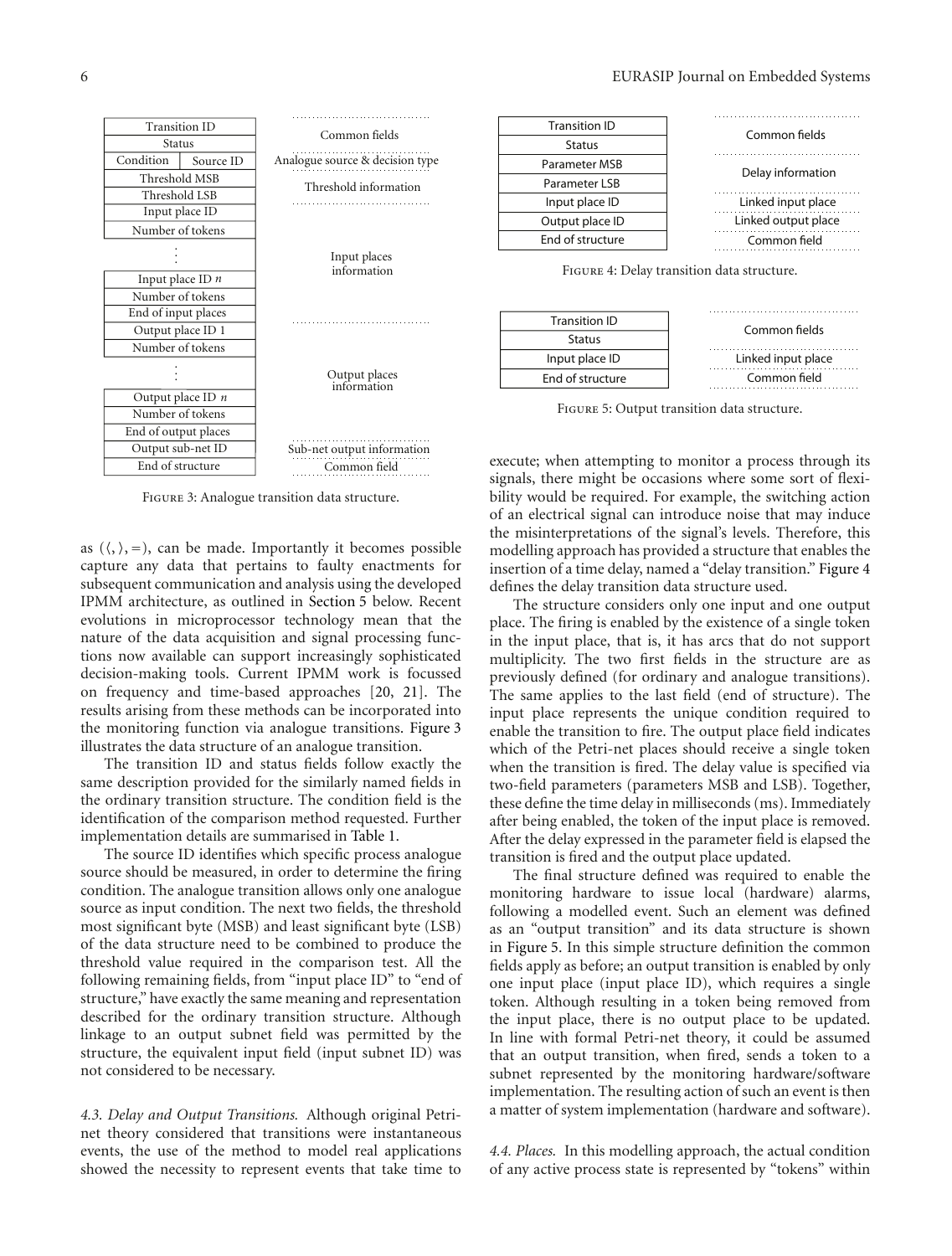| Field                | Size    | Representation                                                  | Description                                                                                           |  |
|----------------------|---------|-----------------------------------------------------------------|-------------------------------------------------------------------------------------------------------|--|
| <b>Transition ID</b> | 8 bits  | 1 to 254                                                        | Petri-net transition identification.                                                                  |  |
| Place ID             | 8 bits  | 0 to 254                                                        | Petri-net place identification (input & output).                                                      |  |
| Subnet ID            | 8 bits  | 0 to 255                                                        | Petri-net subnet identification (input & output).                                                     |  |
| Number of tokens     | 8 bits  | 0 to 255                                                        | Arc multiplicity—number of tokens required from an input place or added<br>to an output place.        |  |
| <b>Status</b>        | 8 bits  |                                                                 | Defines transition structure and actions. Detailed in Figure 5.                                       |  |
| Signal mask          | 8 bits  |                                                                 | Selection of the digital signals considered in the transition domain.                                 |  |
| Signal polarity      | 8 bits  |                                                                 | Digital signals level, with reversed polarity—default binary 1.                                       |  |
| Condition            | 4 bits  | $= 0000 \text{ binary}$<br>$>1000$ binary<br>$<$ : 0 001 binary | Comparing condition of a nondigital parameter in an analogue data<br>structure.                       |  |
| Source ID            | 4 bits  | 1 to 15                                                         | Nondigital input parameter identification, representing the signal input in<br>an analogue transition |  |
| Threshold MSB + LSB  | 16 bits | 0 to 65535                                                      | Value to be considered in the comparison process of an analogue transition.                           |  |
| Parameter MSB + LSB  | 16 bits | 0 to 65535                                                      | Delay, in milliseconds, to be performed by a delay transition.                                        |  |
| End of input places  | 8 bits  | 255                                                             | Input places delimiter.                                                                               |  |
| End of output places | 8 bits  | 255                                                             | Output places delimiter.                                                                              |  |
| End of structure     | 8 bits  | 255                                                             | Defines the end of the structure.                                                                     |  |

TABLE 1: Petri-net monitoring approach graphic modelling elements.

the associated place. An empty place, that is, one without any tokens, indicates an inactive state. As the sequence of process events occurs places change condition due to the flow of tokens. Places thus require an identification to distinguish them from each other. Here a continuous numbering method was employed  $(1, 2, 3, \ldots, n)$ . Each place must provide a container (counter) that holds the number of tokens belonging to the place. The number of tokens will then vary (increase or decrease) during the system's execution. The maximum number is bounded by the container data type size. In considering the use of a microcontroller, the "byte" was selected as the place container data type, since instructions are optimised for the processor's natural data format. Thus, the number of tokens of a place was bounded to 255.

Place "0" has a special meaning for the system implementation. It represents the initial state in the Petri-net, that is, the place that should receive the first token after initialisation. It follows Peterson's [1] suggestion of a "start place" with a token and no tokens elsewhere. A second meaning of place "0" is for a Petri-net reset request. A reset condition is identified by an output place "0," which should result in the system restarting the Petri-net execution (initial start state). The monitoring functions are thus inevitably linked to places. In the approach developed here the structure of the Petri-net linking the places and defined by static transition information was stored in the microcontroller's program memory. The dynamic information relating to the status of the places however was placed in the program memory, making it more accessible and more able to support the monitoring function outlined below. In the initial installations practical considerations limited the number of available places to 254.

# **5. Implementations Aspects**

The nature of the Petri-net monitoring approach outlined above means that implementations do not need to be restricted to a particular platform. The approach could potentially be based on different processors because the way in which each Petri-net is actually executed is mainly a question of software development. However, since one of the main objectives of this research was the proposition of a low-cost monitoring system that can be embedded within systems, work was focused on the use of microcontrollers.

The description of a monitoring task within the system is represented by the transition structure's characterisation of the process events. In terms of an implementation, such a set of data structures is defined as a data table. An element named "end of table" and represented by the numerical "0" identifies the condition that indicates the end of such table. Earlier research deploying Petri-nets in a monitoring function [16] had identified the potential uses of providing a "time-out feature," characterised by a transition failing to fire within a defined period of time. Considering the implementation aspects in a microcontroller environment, it was decided to associate such a feature with places, rather than transitions. Thus, in the approach proposed by this research, "time-out" records will be produced in response to a process state (selected Petri-net place) lasting longer than previously recorded (or defined). Within this proposed monitoring approach, certain Petri-net places assume greater relevance in the implementation of special functions for the assessment of processes. Such places need to be defined in the system implementation as a set, associated to the function they will perform (i.e., to monitor the status of a specific part of the process by means of generating "beginning" and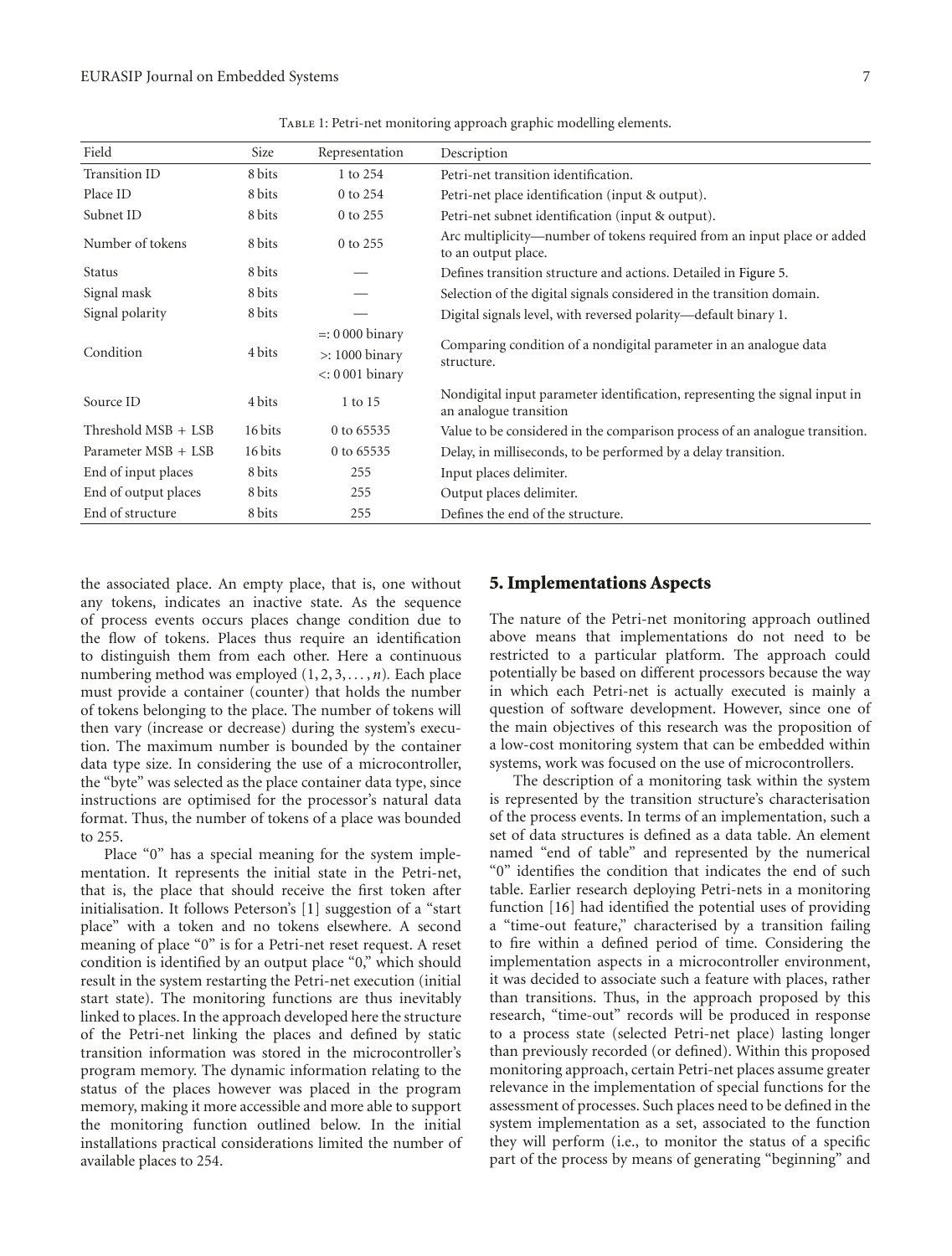

Figure 6: Monitoring module hardware block diagram.

"ending" records or triggering the acquisition of analogue signals). This is different to transitions, which are defined individually within an essentially static structure but can still be used to provide information relating to that structure. The nature of the process related information thus made available is shown in Table 2.

The hardware architecture supporting this implementation was fully detailed in a previous paper [13]. The Petrinet structure was implemented into a microcontroller-based monitoring module (MM). This was provided with data acquisition, communication, and processing capabilities. A block diagram illustrating the main MM components is shown in Figure 6. In order to provide the necessary flexibility and data integration capabilities, communication assumed a great importance at different levels within the system so in this case each MM is able to implement a CAN bus node. Such a serial link reduces considerably the hardware design and consequently cost, although increasing software engineering complexity. Both, the microcontroller and CAN controller, share a single 20 MHz oscillator. A CAN transceiver was employed to physically interface the CAN bus.

Monitoring modules were provided with 3 different sources of signal input: digital, analogue, and pulse. In order to combine simple hardware design and improved system capabilities, each MM allows up to 3 digital cards (with 8 inputs each) to be attached, all sharing one of the microcontroller's input ports. Each MM is therefore able to interface with up to 24 digital inputs. A 3 bit port was used to implement the card selection logic the operation of which was implemented in software. Each digital input was provided with an optocoupler, in order to interface to the process signals and ensure equipment protection.

Four analogue inputs were implemented to support special monitoring purposes. The hardware design supported the use of transducers with an output range of 0 to 10 volts. No further conditioning or signal filtering method was employed. Two-pulse inputs were connected to two of the microcontroller's port B pins and configured as external interrupts. Each pulse input was again interfaced using an optocoupler. In order to support the "transition output" implementation one of the microcontroller's pins (port A, bit 6) was configured as an output. Further interfacing to adapt the electrical levels or latching mechanisms to an

external alarm-signalling device was provided, depending on the application specifics.

The MM software development to support the implementation of the Petri-net monitoring approach was undertaken within the microcontroller's development environment. Although mainly concerned in executing the process Petri-net, a number of other tasks, such as data acquisition, communication, and timing were required. The flow diagram shown in Figure 7 illustrates the main software tasks. The microcontroller's interrupt capability was explored in order to reduce software complexity and increase efficiency. The initialisation process sets variables, buffers, and configures hardware devices. The microcontroller's memory was divided between the system's variables and stack pointer, communication buffers, and the Petri-net implementation area as detailed in Table 3. Interrupts were deployed to synchronise the serial peripheral interface (SPI) interface data transmission/reception. A similar technique was employed in order to enable the CAN controller to notify CAN related events, such as transmission/reception and error indications.

Each MM was configured to support 254 transitions, 254 places, and 255 subnet IDs. The implementation considered the application's Petri-net description to be based on three attached text formatted files. The first of such files represents the Petri-net main structure (event descriptions), MM identification, and the identification of the places required to provide time-out events.

The second file identifies the Petri-net's places representing the process states required to have their active status watched (and reported). This was defined as a 32 byte structure, in which 1 bit is used to represent each possible place. The last attached file correlates places with analogue or pulse inputs. It contains a table with 254 inputs, sequentially representing the Petri-net's places and indicating an input source, analogue or pulse ("0" meaning no source associated), used to trigger the data acquisition of process specific parameters.

Places were defined in the microcontroller's data memory as a continuous set of 256 bytes (only 254 effectively used). The place identification indexes the place location within this data structure. Each place location will hold its respective number of tokens, being updated by the Petri-net execution. The MM makes public a subnet event by broadcasting its identification (subnet ID). Internally, subnets will be assigned in a bit-mapped data structure (32 bits), with one bit representing each subnet ID. The Petri-net execution, when required, searches for subnet events and updates this bit-mapped structure.

One of the microcontroller's timers (TMR0) was configured to generate a 1 ms time base that was used to update the monitoring module date/time record. The microcontroller's interrupt functionality was employed in order to generate a precise and reliable timing method. The same time base was used in other tasks that require time measurement. Digital input updating was synchronised with the 1 ms time base generated by TMR0. Since there are a possible 3 digital cards, all using the same microcontroller's port (D), switching time had to be considered. The employed procedure reads the 8 digital inputs of the selected card and then identifies and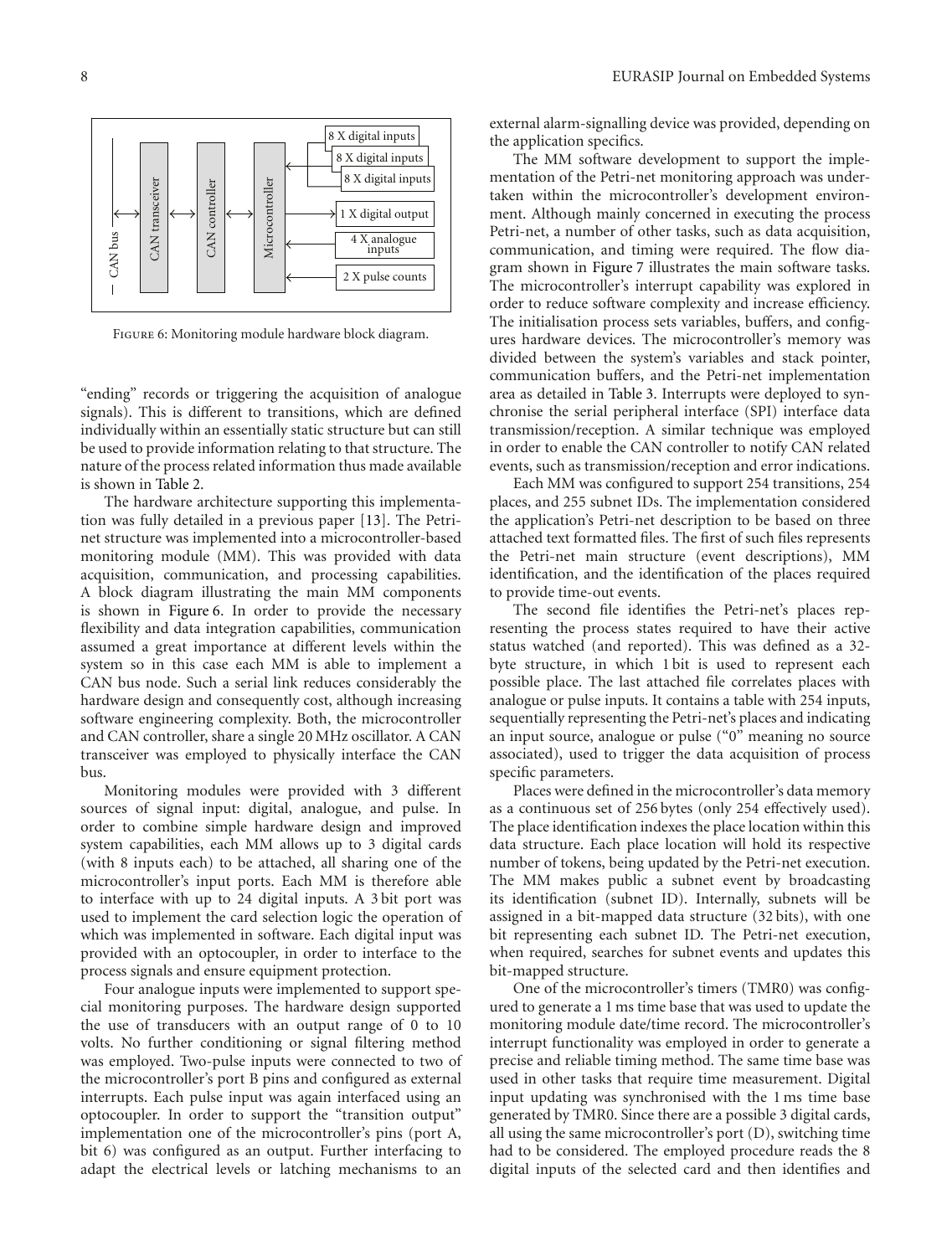| Monitoring record            | Purpose description                                                                                                                                                                                                                                                                                     |  |
|------------------------------|---------------------------------------------------------------------------------------------------------------------------------------------------------------------------------------------------------------------------------------------------------------------------------------------------------|--|
| Process event                | Message issued in response to a process event (fired transition). Only <i>ordinary</i> and <i>analogue</i> transitions<br>can issue this sort of message.                                                                                                                                               |  |
| Beginning of a process state | Enabled places issue such message when receiving the <i>first</i> token, indicating the "beginning" of the<br>associated process state (state became active).                                                                                                                                           |  |
| Ending of a process state    | Enabled places issue such message when becoming empty (last token removed), indicating the "ending"<br>of the associated process state (became inactive).                                                                                                                                               |  |
| Process state timeout        | Messages issued by selected places to indicate that a process state has lasted longer than expected.                                                                                                                                                                                                    |  |
| Special record               | Message issued at the end of a selected process state containing a record with a feature extracted from a<br>process analogue signal. The signal is acquired as long as the process state remains active (e.g., a DC<br>motor current <i>mean value</i> , to indicate the motor's operating condition). |  |

TABLE 2: Monitoring messages definitions.

TABLE 3: Monitoring module data memory distribution.

| Buffer description                      | Buffer size (bytes) |
|-----------------------------------------|---------------------|
| System variable                         | 256                 |
| Software stack                          | 32                  |
| SPI transmit buffer                     | 96                  |
| SPI receive buffer                      | 32                  |
| Transmit message buffer (built)         | 16                  |
| Receive message buffer (rebuilt)        | 16                  |
| Event record buffer                     | 64                  |
| Petri-net places buffer                 | 256                 |
| Petri-net places timeout control buffer | 512                 |
| Petri-net subnet buffer                 | 32                  |
| Timeout devices buffer                  | 150                 |
| Active places mapping buffer            | 32                  |

moves on to the following one, which will be read in the next acquisition cycle, thus ensuring enough time to make the bus stable when the next update is carried out. By using such an approach, digital inputs are updated every 3 ms (333.33 updates/second).

The pulse inputs were configured to automatically generate interrupts whenever such an event is matched. Counters (one for each input) were incremented during the interrupt service. The counters are read and reset by the system's application every second providing a monitoring parameter in terms of pulses/second (*Pm*). Such a parameter might be further used by an analogue transition and as the basis for a special record as defined in Table 2. Analogue inputs were configured for 10 bit resolution. They are updated periodically, by polling the A/D converter in the system's application execution main loop shown in Figure 7. Based on the microcontroller's analogue channels specifications and software implementations, the sampling rate is approximately 2.5 K sample/s. Small variations occur due to different tasks being performed in different execution loops. The sampled analogue input data can be integrated over a period equivalent to 256 samples, resulting in an average value that may be used as an input parameter into an analogue transition.

Following the approach described above Petri-net places can be used to trigger the acquisition of process specific parameters, resulting in a "special record." In this implementation, such a parameter was defined as the mean value of the observed analogue or pulse inputs, based on observation time. Such values will be continuously added, as long as the process state remains active.

The monitoring Petri-net will run by executing the transitions defined in the Petri-net table (text format file). The data retrieved from this table is verified in the transition structure context, thus checking whether or not the transition is enabled. Transition firing actions include updating input and output places, requesting a subnet broadcast and event messaging. Transitions execute sequentially in the order in which they are defined in the Petri-net table, through handling one transition each time, per cycle. For those fired transitions that require a message, a record will be stored in the "event record buffer." Whenever places are updated (following a Petri-net execution), further verification is carried out to identify the "beginning" or "end" of an active state of selected places or to trigger the "mean value calculation" of an analogue or pulse input. When required, a message transmission will be requested by inserting a record in the application event record buffer.

Places enabled to have a time-out control and whose active state lasted longer than has been previously recorded will produce a time-out record. The default approach compares the actual cycle with previous one. However, such comparison parameters can be fixed by supplying a command, received through the data communication interface (CAN). Using this property fault isolation was implemented by identifying the place that provided the symptom (timeout) through the data communication interface. The Petri-net can be searched in order to find the transition(s) having the provided place as an input. In this way, verification can be made to detect whether the fault relates to the transition input signals or to other places that failed to enable this transition. Successive iterations will be carried out until a result is obtained or the entire set of transitions is investigated. Loops are avoided by marking places that have already been verified. Records are then placed in the "event record buffer," identifying the transition and the signal(s) that failed to enable the transition. Subnet, digital and analogue/pulse inputs are considered as possible sources of faults.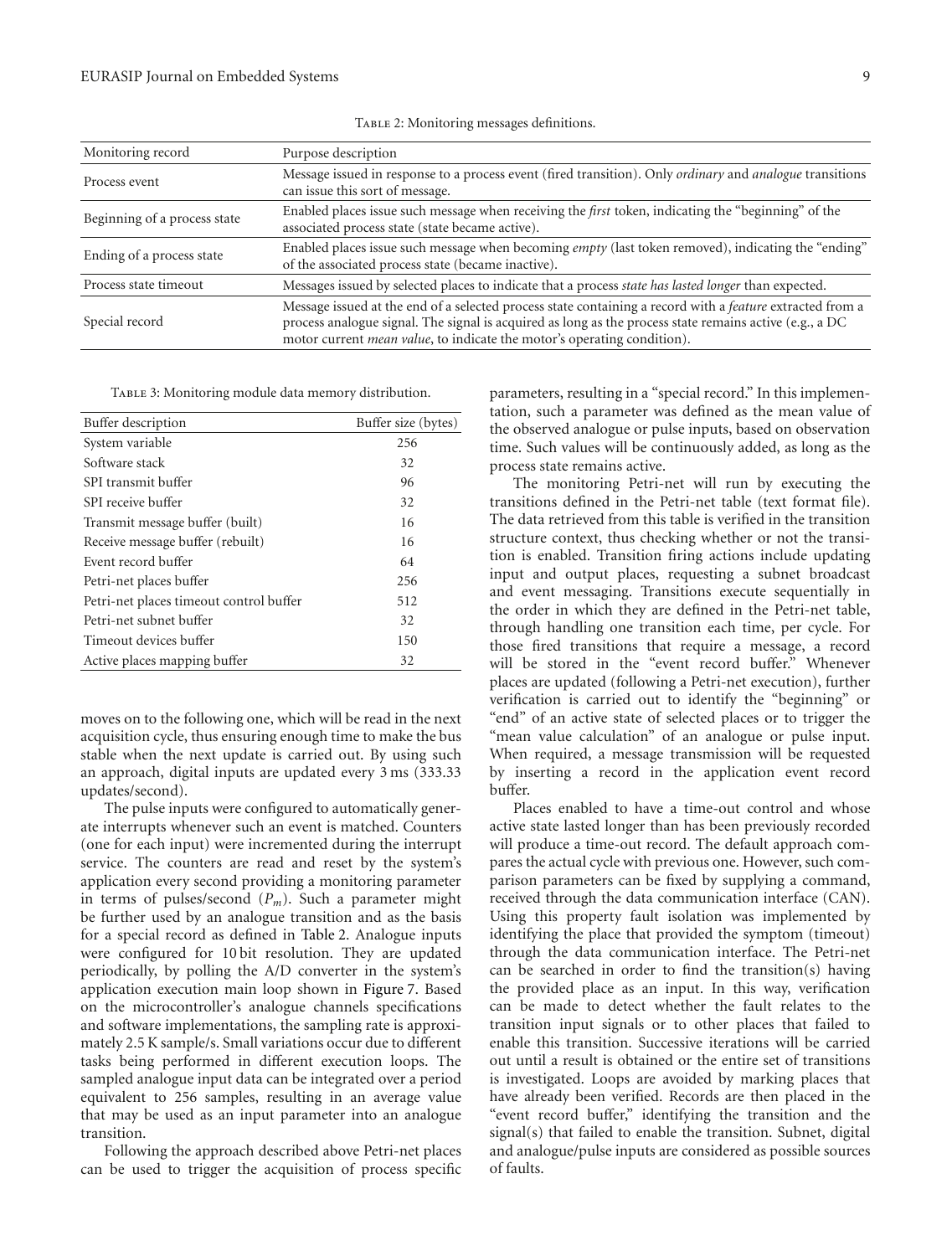

Figure 7: Monitoring module application flow diagram.

Finally, to support the implementation of this approach to real applications, data communication aspects were considered. In order to improve system's efficiency and ease software development, data buffers were set to hold a number of monitoring events recorded by the system. Each of these records is converted into a system's message, then assembled and stored in the transmit message buffer. This buffer is capable of handling only one message each time. At the next stage, the system's messages are handled by the "CAN application layer," before being stored in the "SPI transmit buffer." At this application layer, messages will be sized

accordingly to the CAN protocol, and split when required. A sequencing method was developed, to enabled messages to be reassembled at the destination end. A transmission timeout feature was implemented to control message delivery. Transmitted messages that were not acknowledged by the recipient in a predefined time will be retransmitted. The CAN controller's commands are required to be appended to the application layer message, in order to properly set up the required task. Messages received from the CAN bus, such as subnet broadcast and system commands, will be transferred to and reassembled in the receive message buffer.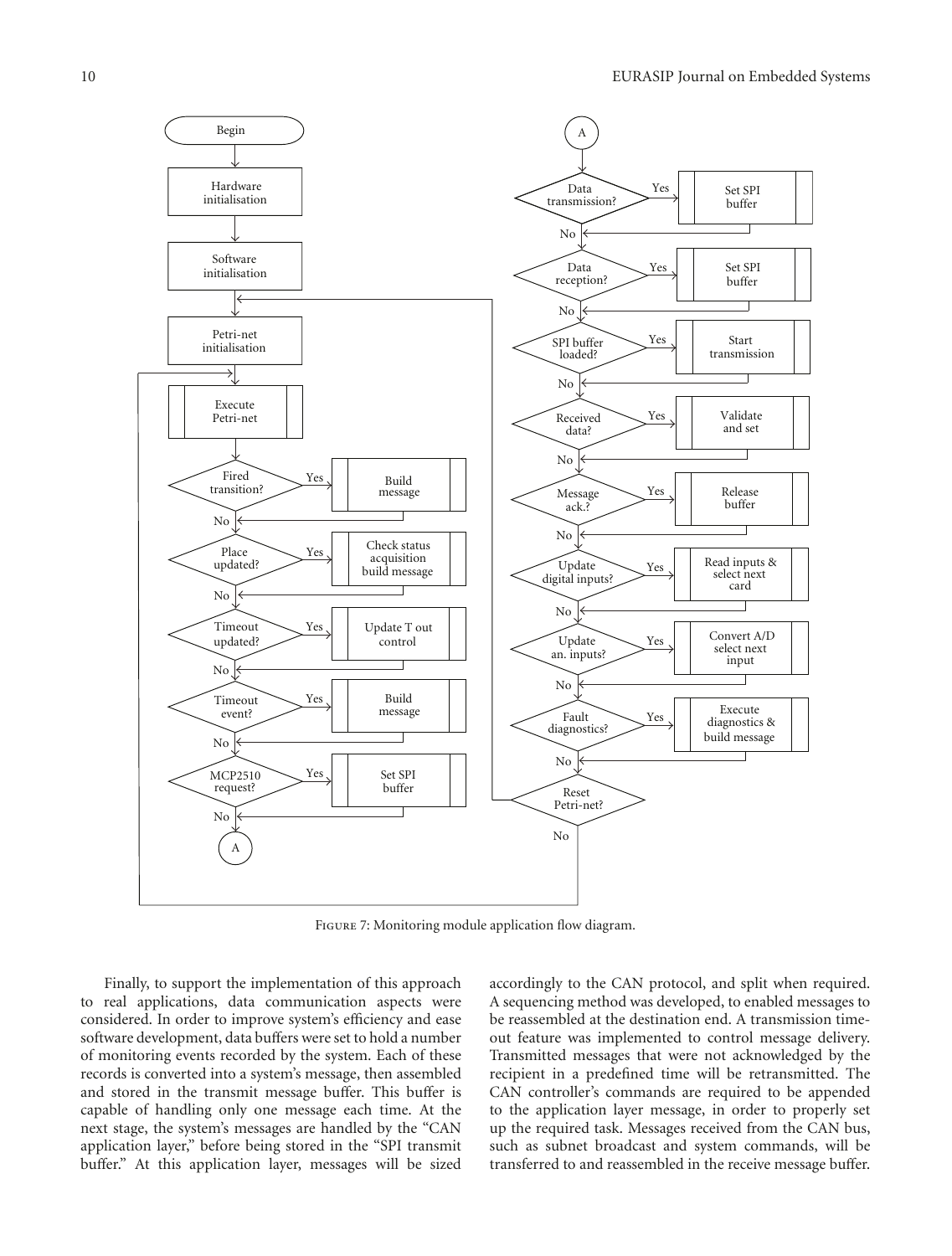

Figure 8: Petri-net monitoring approach example.

Once validated, commands will be executed or will result in flags requesting further actions (i.e., fault diagnostics).

The monitoring module application required 8,426 bytes of program memory. Considering that the data tables representing the process states to be monitored and those that trigger analogue/pulse acquisition require a fixed amount of 288 bytes  $(32 + 256)$ , the representation of a process Petrinet can access 24,054 bytes. Assuming as a general example an ordinary transition with 2 input and 2 output places, a Petri-net with a maximum of 254 of such transitions would require 5,588 bytes of program memory, which is much less than the typical total available. If needs be the architecture can integrate any number of MMs to allow for more complicated monitoring tasks.

*5.1. Example Application.* The Petri-net, shown in Figure 8, represents a Subnet designed to monitor the operation of a DC motor. It is part of a larger monitoring task deployed in the IPMM Centre to monitor a scale model of a hydroforming press process.

The net is enabled to follow the motor operation by receiving a token from the system's initialisation. This token is placed in P001. The motor command is detected by the digital signal DS01 switching on. Place P001 and DS01 represent the condition required to fire T001, therefore indicating this event and resulting in a token in P002. Transition T002 is a "delay transition," introduced to retain the token for 500 ms. This is for practical reasons, avoiding any further monitoring system interpretation before the signal has stabilised (e.g., switching current peaks). After this delay the token follows through P003/T003, reaching places P004 and P005. Here a special feature is modeled.

Place P004 holds its' token as long as the motor runs. The end of this state is detected by DS01 switching off (a condition indicated by a small circle at the sensor symbol connection near to the transition bar), therefore firing T004 and introducing a token into P006. Transition T006 was placed in the diagram to monitor an over-current condition while the motor is operated. This is achieved by employing an "analogue transition" element (T006), which has as input conditions P005 and "analogue signal 1," the motor current, with threshold defined as "above to" 300 mA. Transition T005 is required in order to remove the token from P005 in case the over-current event was not matched (normal condition) before the end of the "motor operating" state. After this, places P006 and P007 will enable transition T007, reestablishing the Petri-net initial marking with a token in P001 and consequently enabling the next operating cycle to be monitored.

In making an extended use of the Petri-net places as defined in this approach, additional information could be retrieved from the monitoring task. For example, by enabling P004 to issue "beginning state" and "ending state" records, it becomes possible to monitor how long the motor has been in use. In monitoring terms an increase in the time to perform such a cycle would potentially help in assessing the degradation of the entire moving system. A severe increase in the cycle time would be detected by a time-out record associated to this same place (P004). Furthermore, place P004 might be used to trigger the acquisition of an analogue channel, for instance to extract additional motor current information, apart from the over-current record provide by means of T006. This approach allows critical signals to be monitored during the enactment of an operation and offers the ability of capturing any unusual variations whilst allowing "normal" signals to be assessed, summarised, and discarded.

The intelligent application of this feature means that all deviations from normal can be captured at source without the need for the continuous streaming of data. In the system implementation employed in this investigation this information relates to the calculation of the mean value of the current required by the DC motor during the operating cycle. The actual signal can be captured, analysed, and if indicated retained for future interrogation. Thus, if a sudden overload appears due a "hard" fault such as a trapped workpiece or faulty cycle, the signal can be retained, even if the process ultimately continues. If needs be any unrecognised signal variation may be referred to more sophisticated condition monitoring software off-line, making the diagnosis of "soft" faults possible. These parameters enable operatives to assess the condition of the process and specific devices during the time of any fault like occurrences and therefore enable maintenance interventions based on real knowledge.

#### **6. Conclusions**

Any sequential process can be modelled in terms of a Petrinet, based on its states and the events that characterise the transitions between them. To facilitate the engineering of